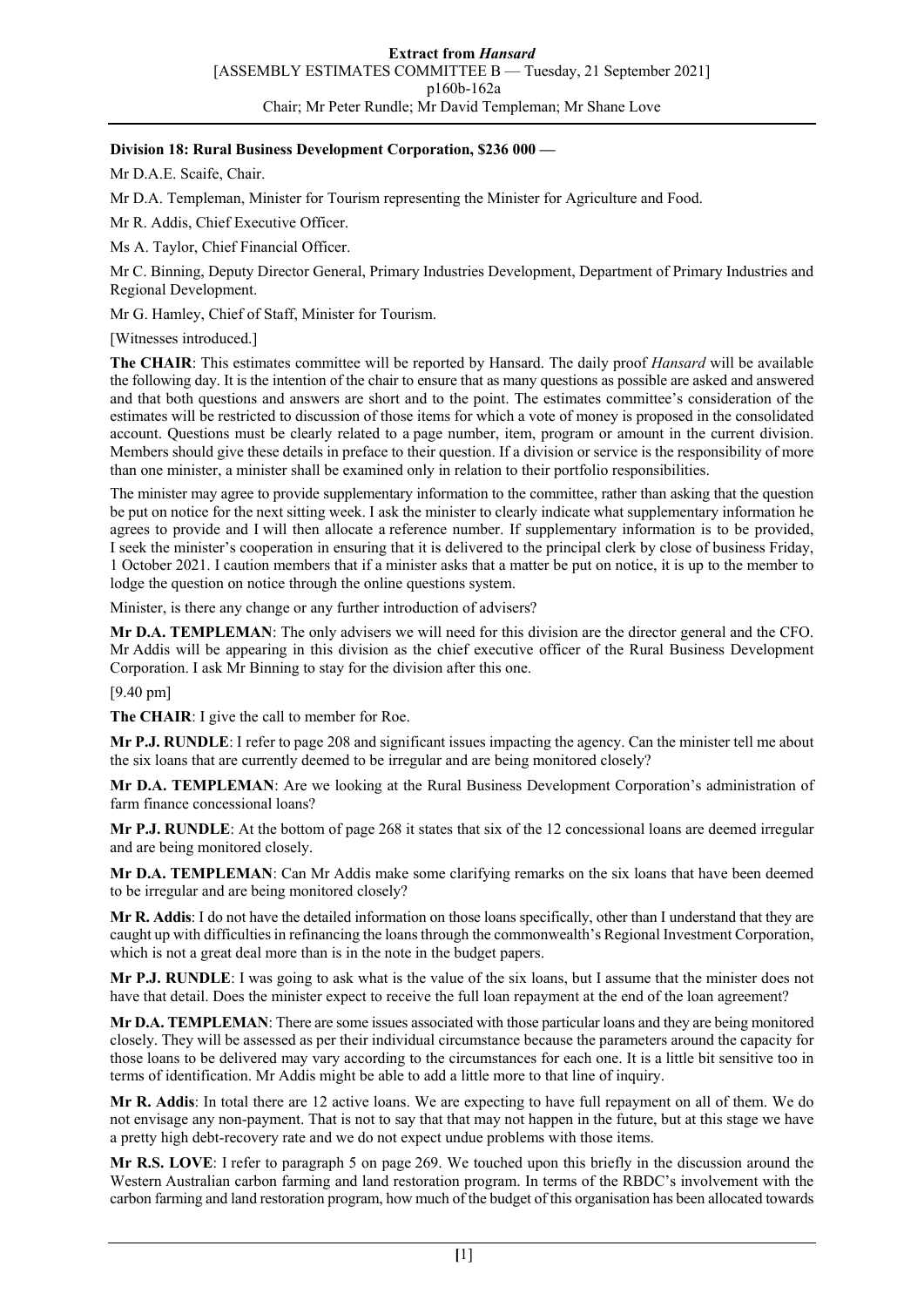supporting that initiative? Does the minister anticipate the allocation of further funding to directly support RBDC's involvement with the carbon farming and land restoration program?

**Mr D.A. TEMPLEMAN**: I am happy for the CEO to respond.

**Mr R. Addis**: None of the existing funding of the RBDC will be allocated to the new carbon farming and land restoration program. It is more that that program, which is a new initiative and was discussed in the previous division, will be administered, in part, by the RBDC and will therefore impact on its accounts in the future. That is probably all we have to add on that item.

**Mr R.S. LOVE**: That is pretty well what I asked: how much of the budget will be used not to actually give out grants, but to support the operations of the scheme? Some of the administrative work of the RBDC will be involved in the carbon farming and land restoration scheme. How much of the current budget would that represent?

**Mr R. Addis**: The RBDC is supported through the department operationally and administratively. It is certainly the case that the board of the RBDC will dedicate some of its time to contribute to the design, but particularly the oversight and governance of the carbon farming and land restoration program. The heavy-duty work to support that program is essentially done through the department's existing resources.

**Mr R.S. LOVE**: Can we confirm that the RBDC will be the bank? Is that the process that we heard of with regard to where the carbon credits would eventually be held and land in the future? Is that how it works?

**Mr D.A. TEMPLEMAN**: That is correct.

**Mr R.S. LOVE**: In performing that function, will it be supported by the department and not need its own administrative effort?

**Mr D.A. TEMPLEMAN**: I am happy for Mr Addis to respond.

**Mr R. Addis**: That is pretty much right. The RBDC will not develop any new or additional administrative or management capability outside the department.

**Mr P.J. RUNDLE**: I refer to page 270 and item 1, farm business development, which is about halfway down the page. The table below lists "Employees (Full-Time Equivalents)" with nil funding. On page 19 of RBDC's annual report for 2021 it states —

The creation of DPIRD as part of the government's public sector reforms continues to impact the RBDC in a number of ways. The integration has been a lengthy process, with the loss of staff and their corporate knowledge a significant risk.

Can the minister tell me how many FTE equivalents work at the Rural Business Development Corporation or how many were lost as a result of the machinery-of-government changes?

[9.50 pm]

**Mr D.A. TEMPLEMAN**: I am happy for Mr Addis to respond.

**Mr R. Addis**: The reference in the RBDC's annual report is essentially to staff within the department who helped us support and service the RBDC. The RBDC did not have FTE in its own right prior to the amalgamation, and it does not now. That said, there have been disruptions, as is the normal course of things when there are such corporate restructures.

**Mr P.J. RUNDLE**: The annual report says there is a significant risk. How is that risk being managed?

**Mr D.A. TEMPLEMAN**: The member's line of questioning relates to a report that is not attributable to a budget line item. That is probably a question to directly ask the minister through a question on notice.

**Mr P.J. RUNDLE**: We have an annual report that says there is a significant risk and it refers to FTEs. The FTE line item in the budget has nil, nil, nil, nil. I am really referring back to the RBDC annual report, which states that the public sector reforms have impacted the RBDC in a number of ways, including the risk of losing staff, and the line item in the *Budget statements* has nil, nil, nil, nil.

**Mr D.A. TEMPLEMAN**: In response, as Mr Addis highlighted, the formal allocation of FTEs prior to the machinery-of-government change has not changed—it was nil before; it is still nil. However, the broader support of the work of the RBDC is essentially delivered through the department. That has not, and will not, change. The references to the annual report are noted, but I am confident that the important work of this particular corporation will continue to do the work that it is required to do in the interests of rural business development.

**Mr R.S. LOVE**: The member for Roe highlighted that no staff work at the RBDC as such, though some support is given. Paragraph 6 under "Significant Issues Impacting the Agency" on page 269 states —